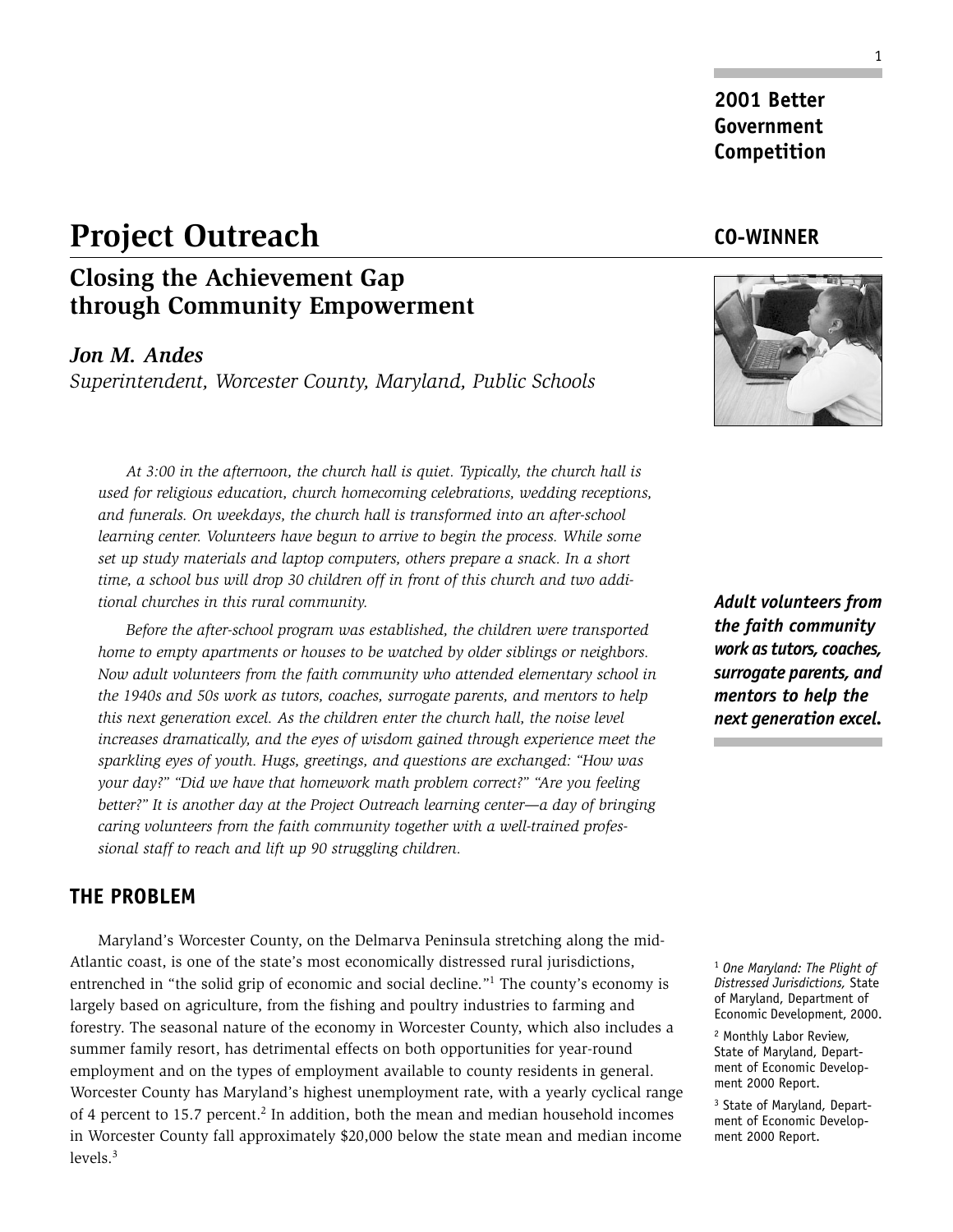Scarce public resources are not always able to provide the family support services that are needed for the education, health, and safety of children in small rural communities. Thirty-six percent of all students enrolled in the Worcester County Public Schools are eligible for free and reduced-price meals  $(FARMS)$ .<sup>4</sup> In many risk factors that confront families in rural and depressed communities across the nation, including proportionately high rates of births to teenagers, child abuse and neglect, infant and child mortality, and children living in poverty, Worcester County ranks fourth among the 24 counties in Maryland.<sup>5</sup>

Despite the economic and social hardships that face many of its residents, Worcester County is dedicated to the education of its children. Nearly 7,000 pre-kindergarten through twelfth grade students from four distinct communities attend 14 schools. It is the mission of the Worcester County Public Schools to empower all students to "Grow physically, intellectually, emotionally, and socially with enthusiasm for life-long learning; Achieve high academic and performance standards; and Function responsibly as productive citizens."

The population of Worcester County is 28 percent African American, 1 percent Hispanic, and 71 percent white.<sup>6</sup> The school system population is 29 percent African American, 1 percent Hispanic, and 70 percent white (see figure 1). The source of school system funding is 88 percent local and 12 percent state and federal.

Worcester County Public Schools seeks to provide a balance of academic enrichment and remediation as needed for improving the achievement of all students. Maryland is one of the few states that provide standardized test data disaggregated by race and gender. In Maryland, as a group, white students achieve at higher levels as measured by standardized tests than minority students; girls achieve at higher levels than boys.<sup>7</sup> These discrepancies are often referred to as the achievement gap.

In 1997 in Worcester County, the gap in student achievement between African American female and white female students as measured by standardized tests using a 100-point scale was between 18 and 48 points. The gap in student achievement between African American male and white male students as measured by standardized tests using a 100 point scale was between 17 and 41 points.<sup>8</sup>

Despite various efforts to modify teaching strategies and change curriculum, the gap persisted and even began to widen. African American children were not meeting with success, and children from lower socioeconomic households were not excelling. The probability of success for an African American child from a household of poverty was extremely low. This pattern of low achievement led to a destiny of remedial classes, increased probability of dropping out of school, and a lifetime of low-wage jobs. It was obvious that the downward cycle of sustained low achievement had to be transformed into a pattern of success. The status quo was not acceptable. A change was needed and demanded.

### **THE SOLUTION**

Project Outreach was the community's response to the ever-increasing gap in student achievement between African American and white children and between children who live in poverty and those who do not. Project Outreach has been the journey of a rural community from haphazard initiatives to community empowerment.

*A pattern of low achievement led to a destiny of remedial classes, increased probability of dropping out of school, and a lifetime of low-wage jobs.*

#### *Figure 1.* **Worcester County School System Demographics**



4 National School Lunch Program Enrollment Data, Worcester County Public Schools.

5 Advocates for Children and Youth, Inc., 2000 Maryland Kids Count Book.

6 U. S. Census Bureau, 2000 data.

7 Maryland State Department of Education, Maryland School Performance Report 2000.

8 Maryland State Department of Education, Comprehensive Test of Basic Skills McGraw Hill, Maryland School Performance Report 2000, p. 87.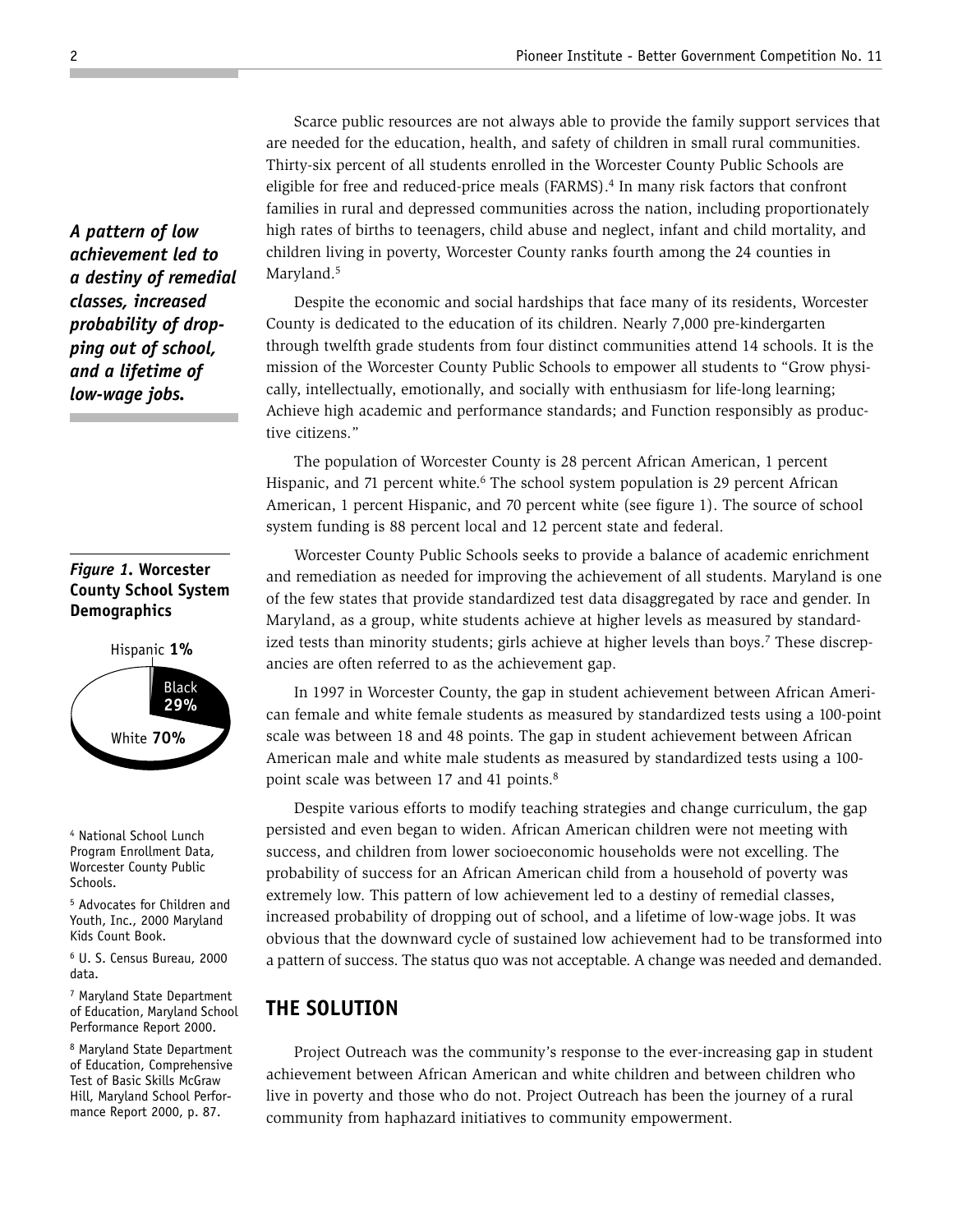In reviewing the challenges and exploring potential long-term approaches to closing the achievement gap, it was essential for the school system to secure parental "buy-in" and mobilize community support. It was evident to school system staff that the process chosen to create a local strategy for closing the gap would to a great extent determine its success. Buckingham Elementary School was selected as the target school. The school serves 480 children in pre-kindergarten through fourth grade from the community of Berlin, Maryland. Student enrollment by race for Buckingham Elementary School is 49 percent white, 46 percent African American, and 5 percent Hispanic. Two-thirds of students are eligible for free or reduced-price meals.

School system staff created a seven-pronged approach to mobilize and empower the community:

- 1) Information was shared with the Worcester County Board of Education to solicit the Board's endorsement.
- 2) Data were shared with administrators, teachers, and support staff to explain the need to implement change.
- 3) Through public forums held to engage parents and other stakeholders, the community began to understand the extent of the problem and the strong commitment needed to close the gap.
- 4) Student learning style surveys were used to provide additional data to help focus resources.
- 5) The local print and television media were briefed on the problem of the achievement gap and the challenge to close it.
- 6) Support and technical assistance were sought from the Maryland State Department of Education.
- 7) Through this process, school system staff were able to identify both potential challenges to closing the gap and the unique strengths of rural communities.

Among the challenges they identified were recruiting and training volunteers, transportation of children, space, and funding. During public forums, the need for after-school care that could be provided by a learning assistance center was very evident. Even more importantly, the comments clearly showed that the learning centers needed to be located in the neighborhoods. The community came to believe that the achievement gap could be closed by addressing the parental need for after-school care with an academic program staffed by trained volunteers and educators and emphasizing reading and mathematics linked to daily schoolwork.

Public discussions demonstrated that the faith community could supply the caring and dedicated volunteers needed for a long-term commitment to close the gap. The church is the spiritual and social fabric that binds these rural areas together. The faith community would be a wonderful source for the volunteers needed to staff the learning centers. In addition, churches would provide space and neighborhood locations for the after-school learning centers.

School system staff used research findings as well as information gathered through the community forums to create Project Outreach. The goals of Project Outreach include increasing the achievement of all children; reducing the disparity of achievement levels

*Project Outreach was the community's response to the everincreasing gap in student achievement between African American and white children and between children who live in poverty and those who do not.*



*The faith community provided volunteer staff and neighborhood locations for the after-school learning centers.*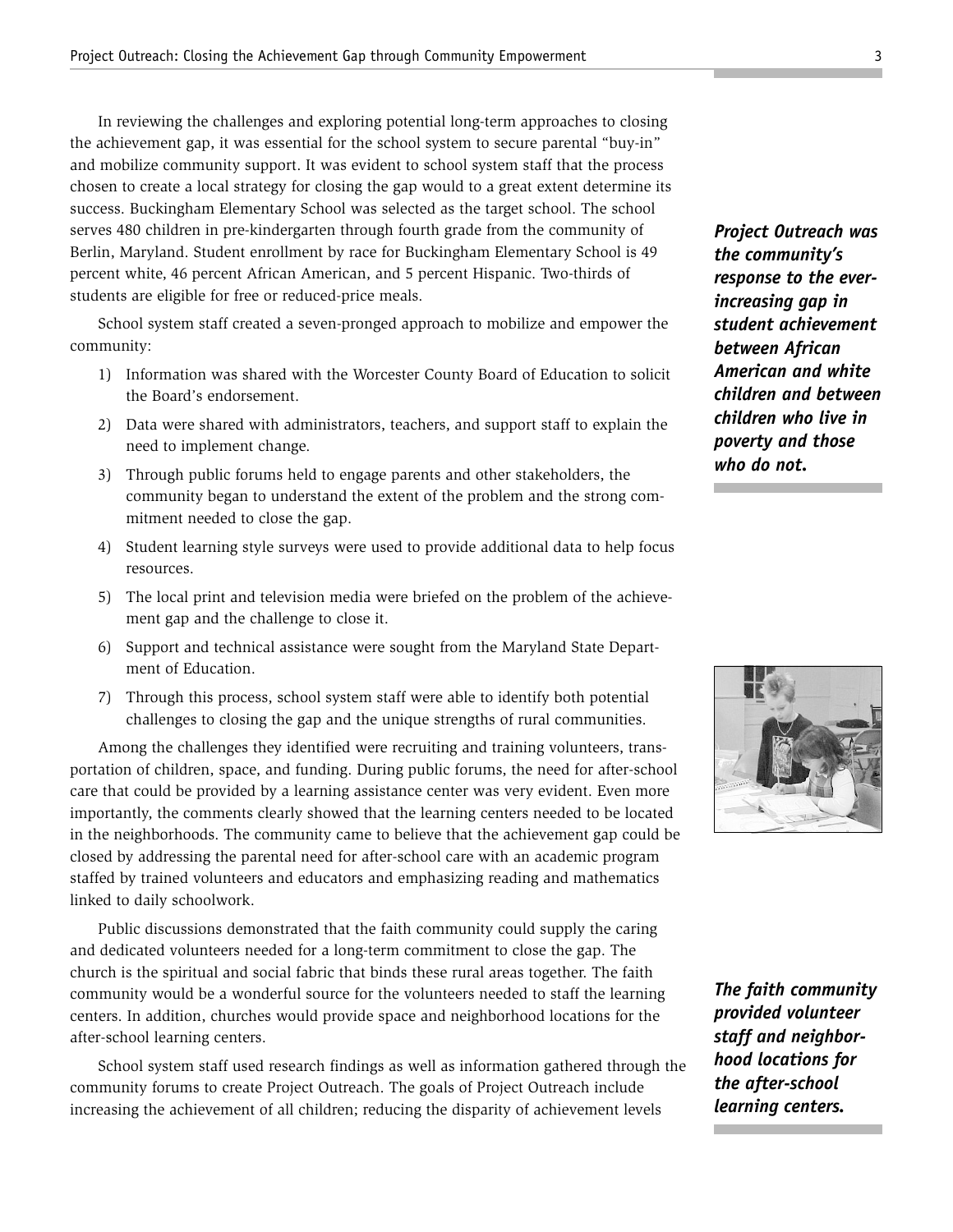among African American and white children in mathematics, reading, writing, and language usage; increasing parental support and community involvement; and initiating the innovative use of technology in the home and the community to increase achievement. In seeking funding, school system staff wrote and submitted a Goals 2000 grant proposal in the amount of \$249,656, which was funded by the Maryland State Department of Education.

Project Outreach after-school learning centers have been established in three churches in Berlin, Maryland. Four school staff members, specifically two resource teachers and two community facilitators, and a cadre of dedicated volunteers from the faith community provide services at the centers. Each day a total of 90 children, 28 percent of first- through fourth-graders at Buckingham Elementary School, are transported to the centers. Children were recommended by classroom teachers for participation in the program. The afterschool center schedule includes snack, help with homework, small group instruction in the areas of reading and mathematics, and computer time. The program concludes at 5:30 p.m. with parents visiting the center to pick up their children and interact with staff.

In addition, during the regular school day the Project Outreach resource teachers work with classroom teachers to monitor the progress of children in the program and strengthen the link between the regular school day and the after-school program. Also, each school day, the resource teachers team teach with classroom teachers and provide support to Project Outreach children while the children are in the regular day program. The community facilitators make regular home visits to build and maintain the connection with the home.

#### **Participants' Perspectives**

In the words of one volunteer, "Some of these kids come from situations where they have a lot of obstacles that are keeping them from doing well academically." We can give these kids the love and attention they may not be getting. Some of these kids are starved for attention."

Another volunteer added, "I worked with one boy and he just didn't believe he could do the work. He had an older sister who always got As, and his parents were always saying, 'Why can't you get good grades?' They had convinced that child that he was not smart. Well, it took two years working with this boy to build up his confidence. I worked with him and encouraged him, told him he was smart. He worked with the computer, and he found out he could do the work. I know this program will make him a success in middle school."

The community facilitator added, "Families really grow together through this program. We had a little girl who had no computer at home, so one day she asked if her mom could come in and use the computer. So, this little girl and her mom, who was a single parent, worked on the computer together. The child was so proud to be able to show her mom how to use a computer."

A community volunteer captured the sentiment of many senior citizens: "Older people want to be wanted and used. It's good for them, too. If we didn't have this contact with the children, well then we'd be even older!"

One of the children said, "I didn't like school. I couldn't do the work. The people at the center like me and now I can do the work and I feel good about myself."

A volunteer added, "It's the love that makes it go!"

*During the regular school day, Project Outreach resource teachers work with classroom teachers to monitor the progress of children in the program and strengthen the link between school and the after-school program.*

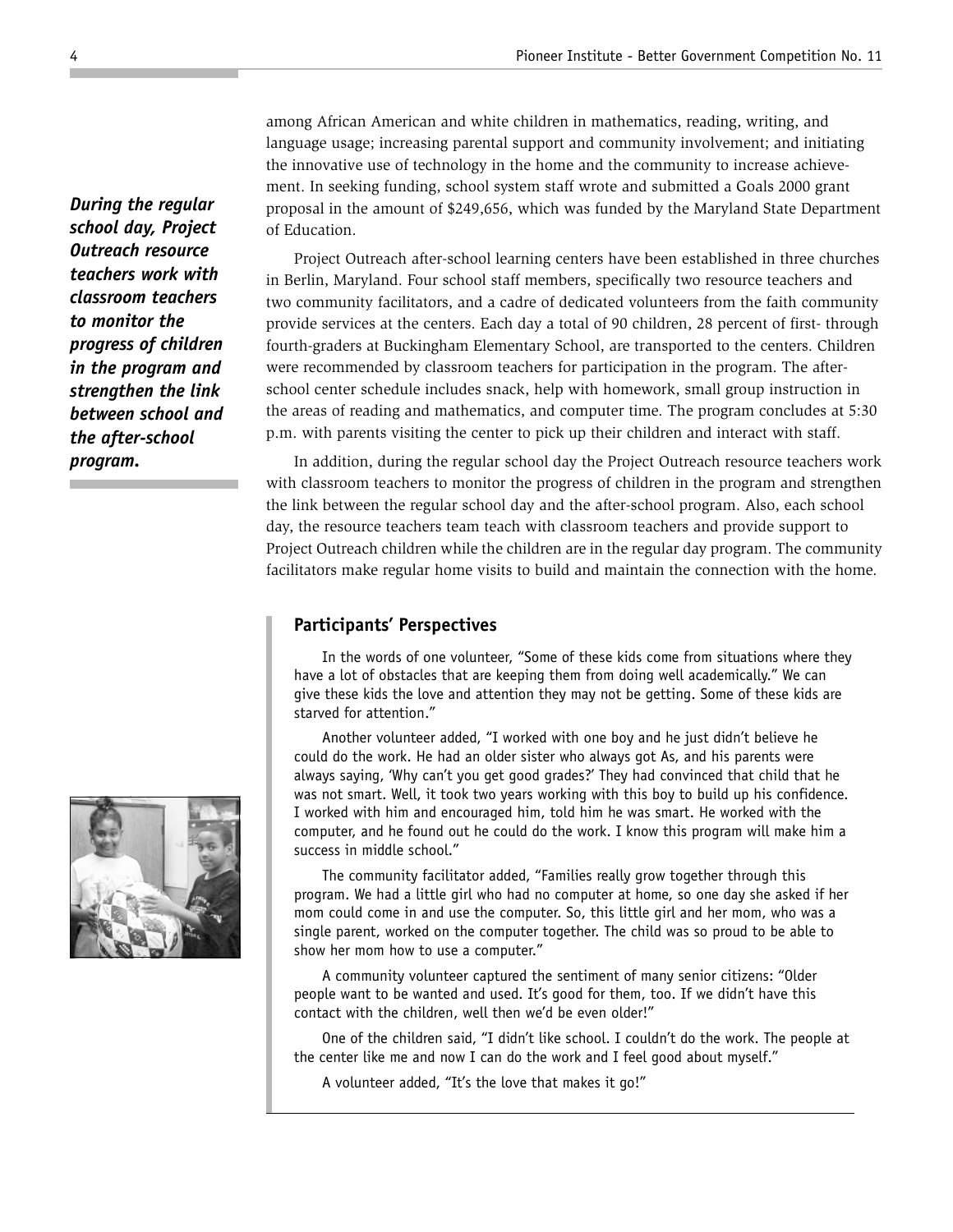During the visits, the community facilitators respond to questions, give parents learning packets to use at home with their children, and provide feedback to the parents on the progress of their children. The home, church, and school connection is a major component of Project Outreach.

The Project Outreach staff recruits and conducts training for community volunteers. Most volunteers are members of the participating churches; they range in age from 16 to 78. The education level of the volunteers ranges from high school student to college graduate. Most of the volunteers are retired senior citizens. Training is provided at the church sites using a modified version of the induction training program used by the school system for new paraprofessionals. The training includes such areas as improving reading comprehension through prediction and questioning techniques, assisting with homework, helping improve skills in mathematics, and using the computer as a learning tool.

#### **COSTS AND BENEFITS**

Project Outreach effectively demonstrates that a public school system, faith community, and home can work together to close the achievement gap. Now beginning its fourth year, Project Outreach has significantly improved the academic achievement of the children and enriched the lives of everyone who participates in the program. Using dedicated volunteers from the faith community and the expertise of school system staff, Project Outreach has identified a challenge and empowered a rural community to meet that challenge.

Project Outreach is an excellent example of advancing student learning and achievement through responsible school governance. Partnerships established by instructional leaders with the faith community are producing dramatic results. For example, comparison of scores from the Comprehensive Test of Basic Skills (CTBS/5) between the Project Outreach school and other demographically similar schools in Worcester County indicates that Project Outreach is closing the achievement gap, while scores in reading and mathematics are consistently increasing for all students (see figure 2). African American males

*Project Outreach has significantly improved the academic achievement of the children and enriched the lives of everyone who participates in the program.*

#### *Figure 2.* **Performance, White Males and African American Males, Median Percentile Ranks, 2000**





 $\overline{\phantom{0}}$ 

20

40

60

80

100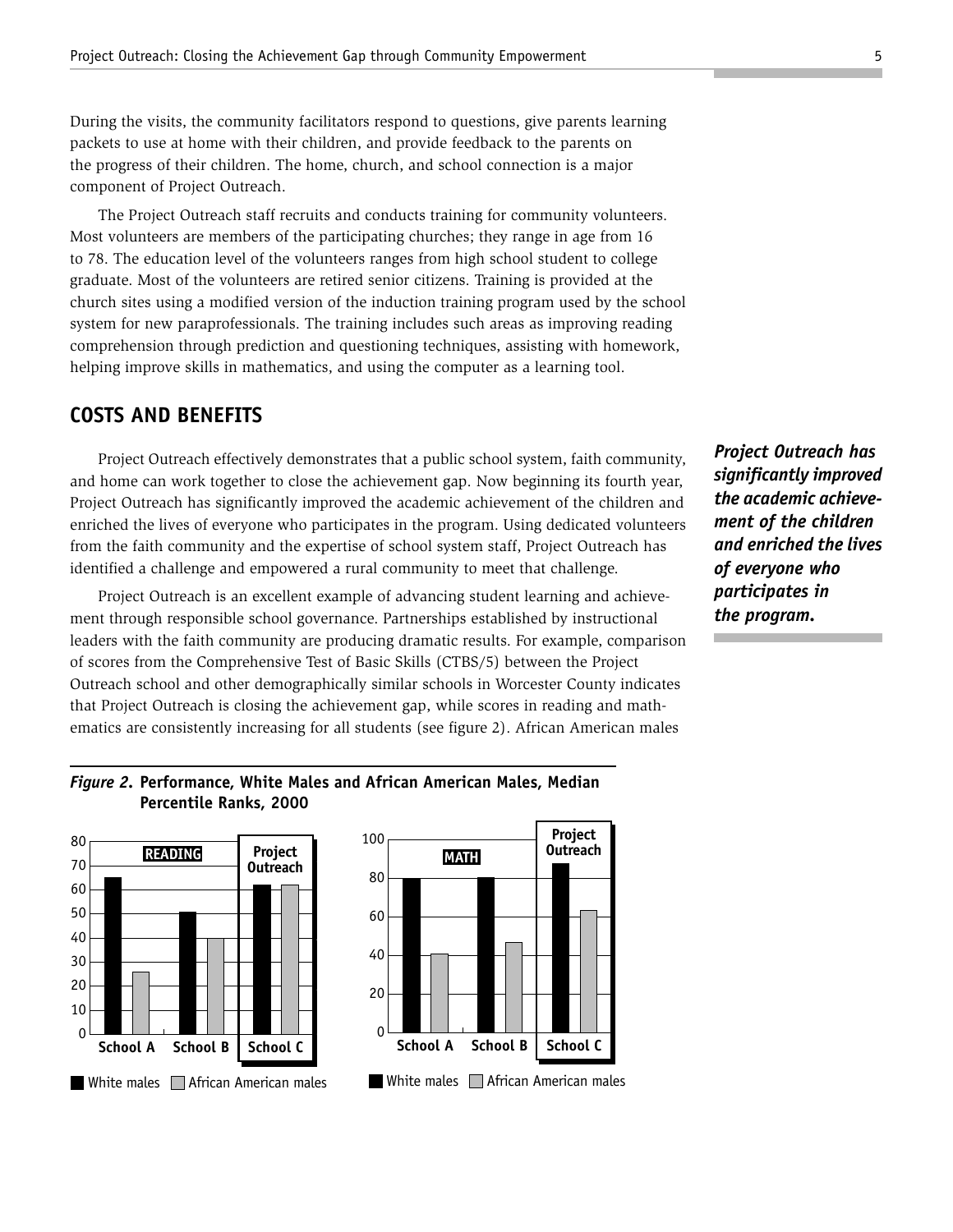

attending the Project Outreach school are exceeding anticipated grade-level achievement in reading and mathematics (see figure 3).

*Parents benefit from Project Outreach through reading assistance that emphasizes family learning and provides opportunities to help their children grow academically.*

The benefits of Project Outreach are extending beyond the walls of the schools. By engaging nontraditional partners in planning and implementing Project Outreach, Worcester County instructional leaders have actually unified the community. Stakeholder involvement has become a vehicle for change not only in the schools, but also throughout a community that has long suffered from divisive social issues. Underachieving minority students benefit from Project Outreach through daily rigorous, direct instruction beyond the regular school day and constant monitoring of progress. Parents benefit from Project Outreach through reading assistance that emphasizes family learning and provides opportunities to help their children grow academically. Volunteers benefit from Project Outreach by realizing a sense of accomplishment, belonging, and self-worth as they see their efforts result in tangible progress. The entire community benefits from knowing that involvement can lead to positive change and that the future of their children can be brighter.

The initial Goals 2000 grant to establish Project Outreach in 1997 was \$249,656. The funds included the salaries of the four staff members, consumable materials, books, laptop computers, training for volunteers, supplies, and transportation. The three churches provide sites at no charge to the school system. In addition, church members prepare snacks.

Since the Goals 2000 grant was a three-year renewable grant expiring June 30, 2001, in FY 02 it was necessary to seek local funds to continue Project Outreach. In Maryland, school systems are fiscally dependent on local government such as County Commissioners for funding. Through a successful lobbying campaign spearheaded by the Project Outreach volunteers and the faith community, the County Commissioners have provided the necessary funding for Project Outreach for the 2001-02 school year. The anticipated cost is \$168,000.